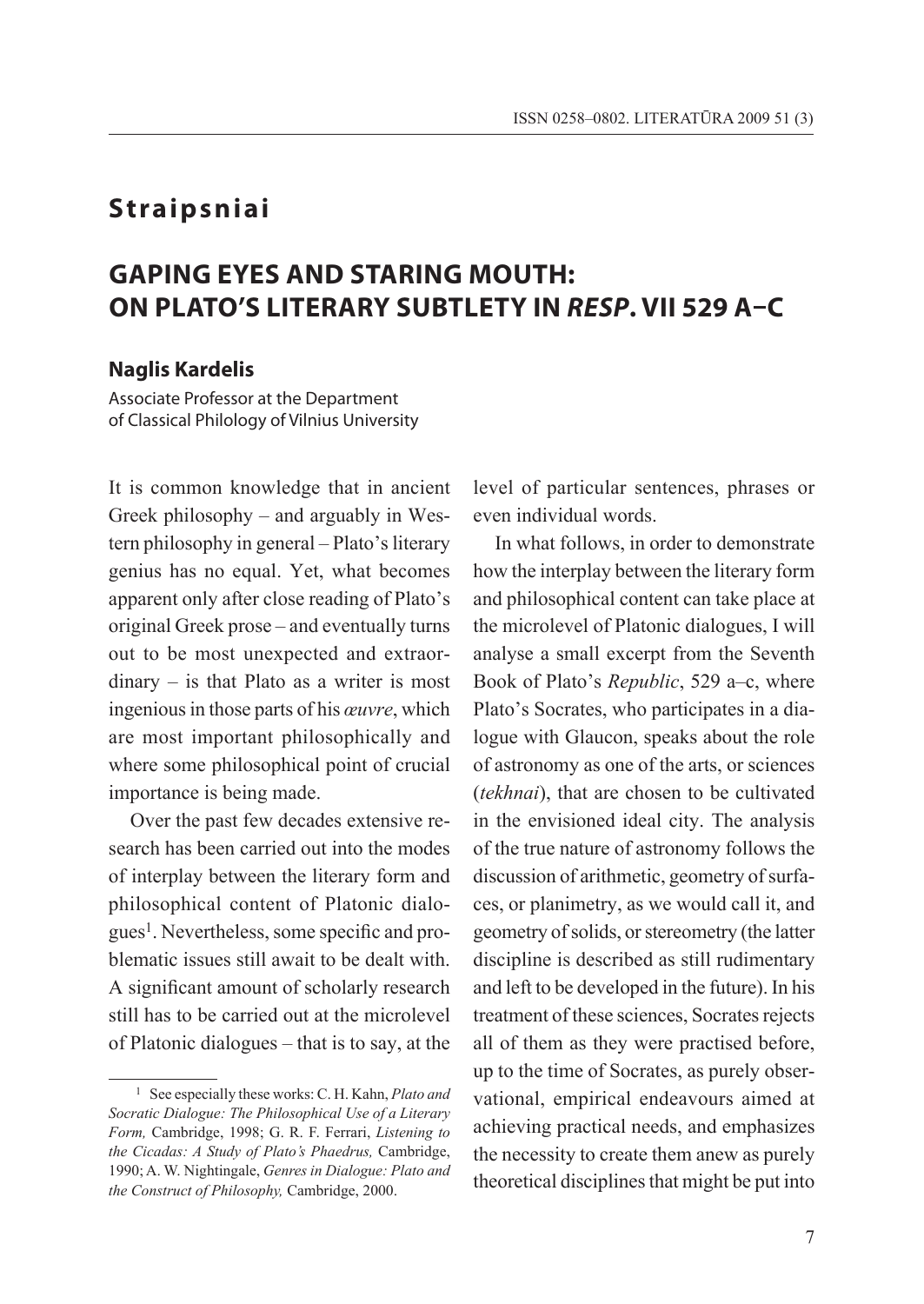service to theoretical philosophy based on the contemplation of Forms, especially the Form of the Good.

Plato's discussion, by way of a dialogue between Socrates and Glaucon, on the true nature of astronomy and his emphasis on the need to construe a purely theoretical form of astronomy that could facilitate the contemplation of intelligible entities, such as Forms, could have simply proceeded as a discursive sequence, as a chain of formal and explicit arguments. Instead, Plato here employs a completely different, completely non-theoretical and non-explicit strategy. This is the strategy of Plato, as an artist. The paradox is that Plato  $-$  or, we should say, Plato's Socrates, as a constructed literary character – in order to convince us of the need to create a purely *theoretical* form of astronomy, decides to proceed *non-theore-* *tically* and non-discursively. He presents an extended simile based on two ingenious analogies.

The first of them is the analogy between the practical astronomer who observes the heaven, the visible revolutions of heavenly bodies and, above all, the constellations, which look like celestial decorations created by some heavenly artificer, and the lover of arts who lies on one's back and observes the artistic beauties of a carved ceiling, a masterpiece of Daedalus or some other artist.

The second analogy, which is implicit and even concealed, is the analogy between the eyes and the mouth.

The passage that I am focusing on (528e– 530c) is a real literary masterpiece, thus I will present it unabridged in the translation of John Llewelyn Davies and David James Vaughan:

| 528 e       |                            | ( <i>Socrates</i> ) Then let us assign the fourth place in our studies to astronomy, regarding the<br>existence of the science now omitted (that is, stereometry $-N$ . K.) as only wai-<br>ting for the time when a state shall take it up.                                                                                                                                        |
|-------------|----------------------------|-------------------------------------------------------------------------------------------------------------------------------------------------------------------------------------------------------------------------------------------------------------------------------------------------------------------------------------------------------------------------------------|
| 5<br>529    |                            | (Glaucon) It is a reasonable idea, Socrates. And to return to the rebuke which you gave<br>me a little while ago for my vulgar commendation of astronomy, I can now<br>praise the plan on which you pursue it. For I suppose it is clear to every one that<br>astronomy at all events compels the soul to look upwards, and draws it from the<br>things of this world to the other. |
|             |                            | ( <i>Socrates</i> ) It is not clear to me, I replied, though perhaps it may be to everyone else: for<br>that is not my opinion.                                                                                                                                                                                                                                                     |
| 5           |                            | ( <i>Glaucon</i> ) Then what is your opinion?                                                                                                                                                                                                                                                                                                                                       |
|             |                            | (Socrates) It seems to me that astronomy, as now handled by those who embark on philo-<br>sophy, positively makes the soul look downwards.                                                                                                                                                                                                                                          |
|             | ( <i>Glaucon</i> ) How so? |                                                                                                                                                                                                                                                                                                                                                                                     |
|             |                            | ( <i>Socrates</i> ) I think you have betrayed no want of intrepidity in the conception you have                                                                                                                                                                                                                                                                                     |
| 10          |                            | formed of the true nature of that learning which deals with the things above. For<br>probably, if a person where to throw his head back and learn something from                                                                                                                                                                                                                    |
| $\mathbf b$ |                            | the contemplation of a carved ceiling, you would suppose him to be contem-<br>plating it, not with his eyes, but with reason. Now, perhaps your notion is right,                                                                                                                                                                                                                    |
| 5           |                            | and mine foolish. For my own part, I cannot conceive that any science makes                                                                                                                                                                                                                                                                                                         |
|             |                            | the soul look upwards unless it has to do with the real and invisible. It makes<br>no difference whether a person stares stupidly at the sky, or looks with half-shut<br>eyes upon the ground (emphasis mine $-N$ . K.); so long as he is trying to study                                                                                                                           |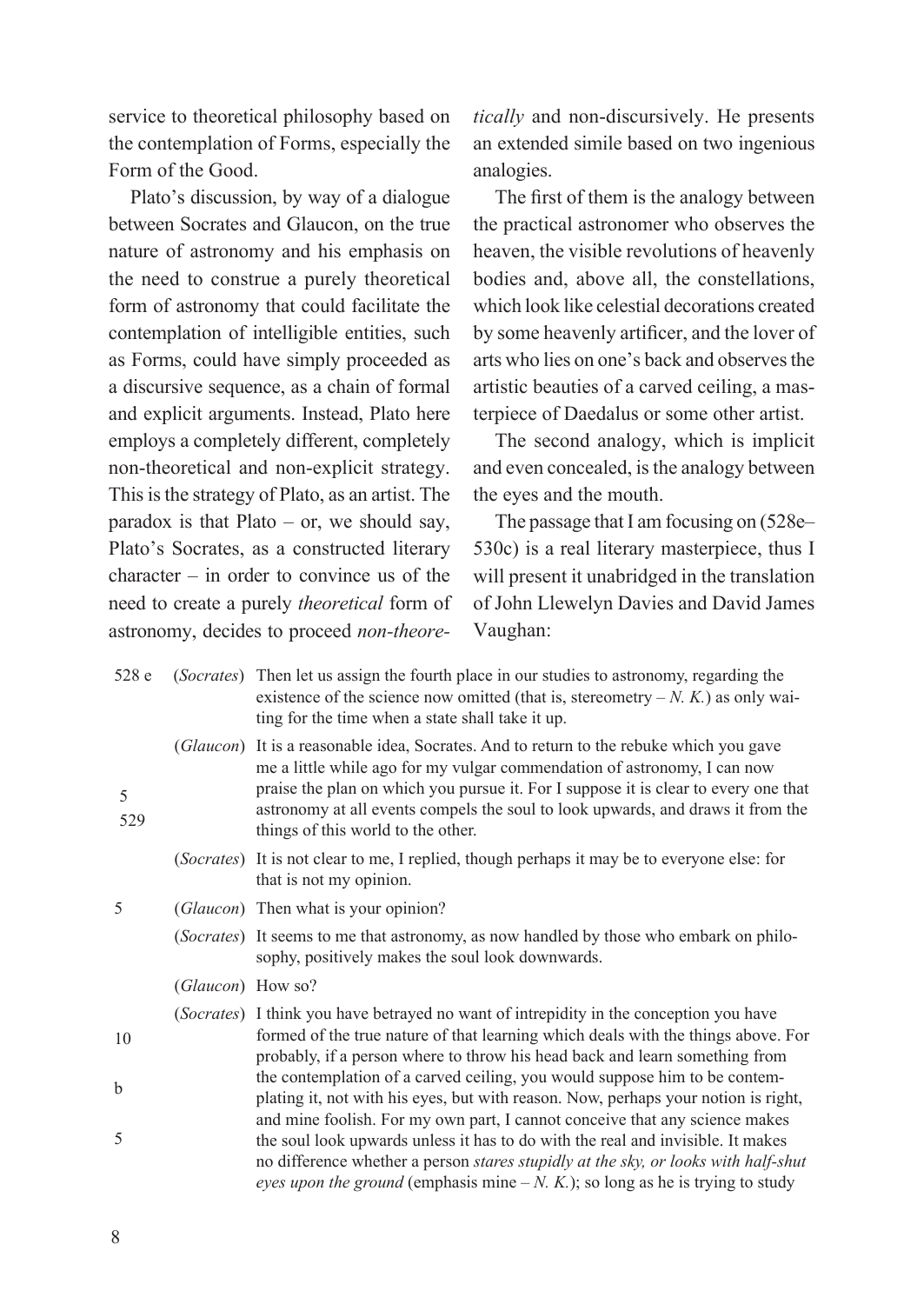| $\mathbf{c}$ | any sensible object, I deny that he can ever be said to have learned anything,<br>because no objects of sense admit of scientific treatment; and I maintain that his<br>soul is looking downwards, not upwards, though he may be lying on his back,<br>like a swimmer, to study, either in the sea or on dry land.                                                                                                       |
|--------------|--------------------------------------------------------------------------------------------------------------------------------------------------------------------------------------------------------------------------------------------------------------------------------------------------------------------------------------------------------------------------------------------------------------------------|
| 5            | (Glaucon) I am rightly punished, he rejoined, for I deserved your rebuke. But pray, what<br>did you mean by saying that astronomy ought to be studied on a system very<br>different from the present one, if it is to be studied profitably for the purposes<br>that we have in view?                                                                                                                                    |
| d            | (Socrates) I will tell you. Since this fretted sky is still a part of the visible world, we are<br>bound to regard it, though the most beautiful and perfect of visible things, as<br>far inferior nevertheless to those true. revolutions which real velocity, and real                                                                                                                                                 |
| 5            | slowness, existing in true number and in all true forms, accomplish relatively to<br>each other, carrying with them all that they contain: which are verily apprehen-<br>sible by reason and thought, but not by sight. Or do you think differently?                                                                                                                                                                     |
|              | (Glaucon) No, indeed, he replied.                                                                                                                                                                                                                                                                                                                                                                                        |
|              | (Socrates) Therefore we must employ that fretted sky as a pattern or plan to forward the<br>study which aims at those higher objects, just as we might employ diagrams<br>which fell in our way, curiously drawn and elaborated by Daedalus or some                                                                                                                                                                      |
| e            | other artist or draughtsman. For I imagine a person acquainted with geometry,<br>on seeing such diagrams, would think them most beautifully finished, but would<br>hold it ridiculous to study them seriously in the hope of detecting thereby the                                                                                                                                                                       |
| 530          | truths of equality, or duplicity, or any other ratio.                                                                                                                                                                                                                                                                                                                                                                    |
|              | (Glaucon) No doubt it would be ridiculous.                                                                                                                                                                                                                                                                                                                                                                               |
| 5            | (Socrates) And do you not think that the genuine astronomer will view with the same<br>feelings the motions of the stars? That is to say, will he not regard the heaven<br>itself, and the bodies which it contains, as framed by the heavenly architect with<br>the utmost beauty of which such works are susceptible? But as to the proportion                                                                         |
| b            | which the day bears to the night, both to the month, the month to the year, and<br>the other stars to the sun and moon and to one another – will he not, think you,<br>look down upon the man who believes such corporeal and visible objects to be<br>changeless and exempt from all perturbations? And will he not hold it absurd to<br>bestow extraordinary pains on the endeavour to apprehend their true condition? |
| 5            | (Glaucon) Yes, I quite think so, now that I hear you suggest it.                                                                                                                                                                                                                                                                                                                                                         |
|              | (Socrates) Hence we shall pursue astronomy with the help of problems, just as we pursue<br>geometry: but we shall let the heavenly bodies alone, if it is our design to beco-                                                                                                                                                                                                                                            |
| $\mathbf c$  | me really acquainted with astronomy, and by that means to convert the natural<br>intelligence of the soul from a useless into a useful possession <sup>2</sup> .                                                                                                                                                                                                                                                         |

The most interesting and subtle part of this passage  $(529a9-c2)$ , wherein we find the aforementioned simile, needs to be presented in Greek if we are to retain its literary ingenuity (in the translation this part is indicated by a vertical line):

Οὐκ ἀγεννῶς μοι δοκεῖς, ἦν δ' ἐγώ, τὴν περὶ τὰ ἄνω μάθησιν λαμβάνειν παρὰ σαυτῷ ἥ ἐστι· κινδυνεύεις γὰρ καὶ εἴ τις ἐν ὀροφῇ ποικίλματα θεώμενος ἀνακύπτων καταμανθάνοι τι, ἡγεῖσθαι ἂν αὐτὸν νοήσει ἀλλ' οὐκ ὄμμασι θεωρεῖν. ἴσως οὖν καλῶς

<sup>2</sup> Plato, *Republic,* translated by John Llewelyn Davies and David James Vaughan. With an Introduction by Stephen Watt. Ware, Hertfordshire, 1997.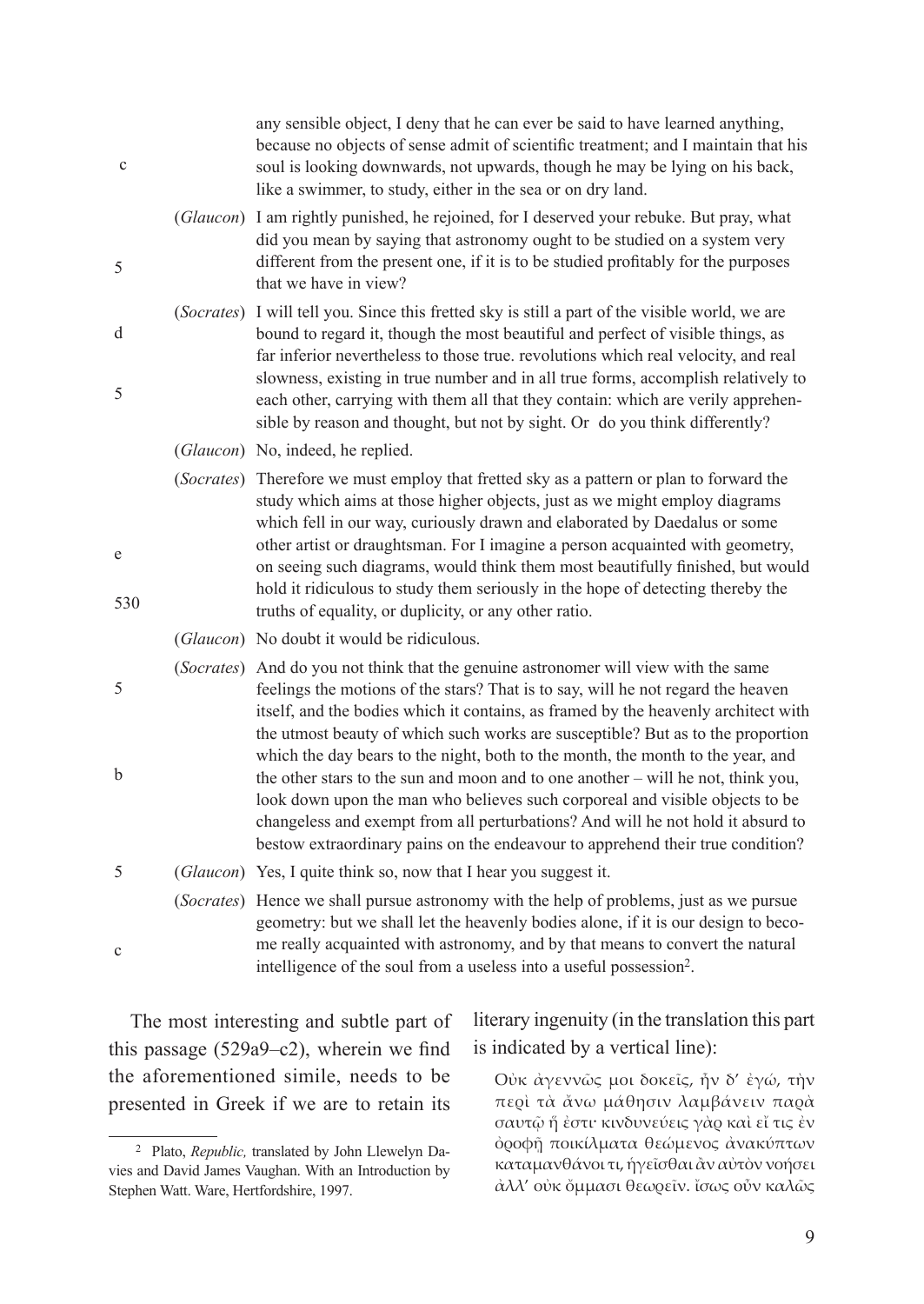ἡγῇ, ἐγὼ δ' εὐηθικῶς. ἐγὼ γὰρ αὖ οὐ δύναμαι ἄλλο τι νομίσαι ἄνω ποιοῦν ψυχὴν βλέπειν μάθημα ἢ ἐκεῖνο ὃ ἂν περὶ τὸ ὄν τε ή καὶ τὸ ἀόρατον, <u>ἐάντε τις ἄνω κεχηνὼς</u> ἢ κάτω συμμεμυκὼς τῶν αἰσθητῶν τι ἐπιχειρῇ μανθάνειν, οὔτε μαθεῖν ἄν ποτέ φημι αὐτόν, ἐπιστήμην γὰρ οὐδὲν ἔχειν τῶν τοιούτων, οὔτε ἄνω ἀλλὰ κάτω αὐτοῦ βλέπειν τὴν ψυχήν, κἂν ἐξ ὑπτίας νέων ἐν γῆ ἢ ἐν θαλάττη μανθάνη.<sup>3</sup>

The most important segment here is the underlined phrase *ἐάν τέ τις ἄνω κεχηνὼς ἢ κάτω συμμεμυκὼς τῶν αἰσθητῶν τι ἐπιχειρῇ μανθάνειν*. We should notice the symmetry between *ἄνω κεχηνώς* and *κάτω συμμεμυκώς*, that is, the symmetry between a glance directed upwards and a glance directed downwards. To say that someone looks upwards certainly means that he or she looks with open eyes, but to say, as Plato – or Plato's Socrates – does, that someone looks *κεχηνώς*, also means that he or she looks upwards *with open mouth*, not only with open eyes, which is certainly the case. It means, therefore, that this person is *gaping* upwards, at the sky or carved ceiling, and is *looking like a fool*. Aristophanes, for example, ironically speaks of the Athenians as *οἱ κεχηνότες*, which means the Gapenians, that is, the Fools<sup>4</sup>. As

Plato observes further, someone who is looking at the sky *κεχηνώς*, learns nothing not only about  $\tau \dot{\alpha}$  *νοητά*, the intelligible entities, but also about *τὰ αἰσθητά*, the sensible things, for the reason alone can comprehend both the intelligible and sensible objects. The visual intensity of someone's staring at the sky with the three obvious openings in his or her face, as we might say, with *three widely open holes*, is in sharp contrast to that person's inability to see what one ought to see and to comprehend mentally what one ought to comprehend. Bearing in mind that this practical astronomer or lover of arts understands nothing, we may even imagine that this foolish person is looking upwards not with two open eyes and an open mouth, but *with three blind eyes* or – what is essentially the same – *with three hungry mouths* that cannot be satiated. Maybe that person, figuratively speaking, "eats" – or aesthetically consumes – with those three open mouths what one tries and fails to see. Staring with one's eyes and gaping with one's mouth,  $or - if we dare to use a pun intended by$ Plato – *gaping with one's eyes and staring with one's mouth*, that person takes delight in observing the sky, yet that delight is only and essentially the delight of the stomach – not the delight of the reason nor even the one of the sight, having in mind that he or she, staring upwards with three blind eyes or with three gaping and always hungry mouths, *really sees nothing*. The haunting sense of sheer futility of such gaping is intensified by the fact that someone who takes aesthetic delight while gaping is finally left hungry not only intellectually – for one understands nothing – but also, and that is a paradox, also *physically* – for nothing really falls into the gaping mouth.

<sup>3</sup> Quoted from Slings' edition: [Platonis *Respublica*]. Platonis *Rempublicam* Recognovit Brevique Adnotatione Critica Instruxit S. R. Slings in Universitate Libera quae Amstelodami est Professor Ordinarius Linguae et Litterarum Graecarum. Oxonii, MMIII.

<sup>4</sup> Ar. *Ra.* 900, *Eq.* 261, in the sense of "gaping fools"; in Ar. *Nu.* 172 (and cf. *Av.* 51) *ἄνω κεχηνώς* means a *stargazer* (LSJ, s. v. *χάσκω*; see also Ar. *Eq.* 1263, where Aristophanes uses *Κεχηναῖοι* as a pun on *Ἀθηναῖοι* (it is a specially coined comic word, from *κέχηνα* – LSJ, s. v. *κεχηναῖοι*). On the primary meaning of *χάος* (from *χάσκω*) as "gaping hole", see J. P. Mallory and D. Q. Adams, *The Oxford Introduction to Proto-Indo-European and Proto-Indo-European World*, Oxford, 2006, 220, 222, 363.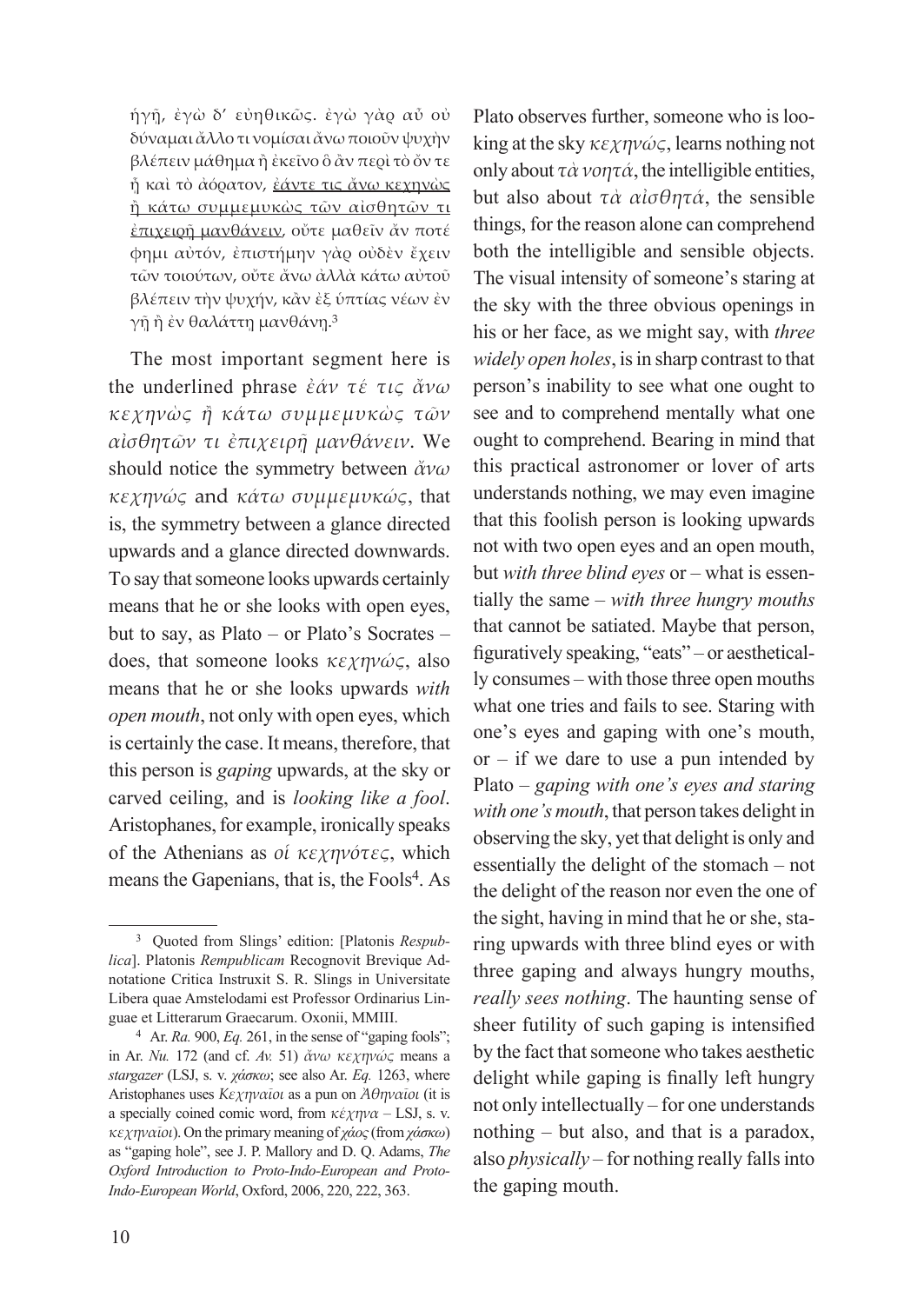The other part of the phrase is *κάτω συμμεμυκώς*. As *κάτω* is in relation of, so to speak, asymmetrical symmetry with respect to *ἄνω*, so *συμμεμυκώς* is in much the same relation of asymmetrical symmetry with respect to *κεχηνώς*. The participle *συμμεμυκώς* (from the verb *συμμεμύω*) usually means "with closed eyes" or "with half-shut eyes"<sup>5</sup>: it may, for example, refer to someone squinting or blinking. Therefore, *συμμεμυκώς* usually and naturally refers to that person's eyes, not to his or her mouth. Yet the symmetrically corresponding participle *κεχηνώς* (from the verb *χάσκω*) certainly refers to the mouth – the gaping one: if someone looks upwards, one inevitably, by way of logical necessity, looks with open eyes, so the only function of the participle *κεχηνώς*, if it is not to be used here redundantly, is to refer to the mouth, not to the eyes. But the paradoxical and ironic corollary of saying that the mouth of someone who is gazing at the sky is widely open, that is, gaping, takes the form of implication that the person's eyes are also open – not *simply* open, which is certainly the case – but *very widely* open, so to speak, gaping. Therefore, the impression is that the observer of the sky is not simply looking but intensely staring – or gaping, if you want – with three very widely open holes: with three staring eyes or three gaping mouths.

So, if *κεχηνώς* is not here used redundantly, it certainly refers to the mouth. Then, bearing in mind the symmetry between *ἄνω* and *κάτω*, "upwards" and "downwards", we should naturally expect that the participle *συμμεμυκώς*, which stands in relation of symmetry with respect to the participle *κεχηνώς*, must also refer to the mouth. Of course, this conclusion, drawn from the considerations of symmetry, is at odds with our previous observation, namely, that *συμμεμυκώς* usually refers to the eyes, not to the mouth. Therefore, we are left here with ambiguity and should acknowledge the semantic ambivalence of the participle *συμμεμυκώς*<sup>6</sup>. There is very little doubt that this ambiguity is consciously and deliberately created by Plato and employed here as a subtle literary device. The semantic ambivalence of *συμμεμυκώς*, which in the context of the cited passage has *two simultaneous meanings* – "with shut eyes" and "with shut mouth" – even more dramatically reinforces the analogy between the eyes and the mouth.

So what is the true meaning of *κάτω συμμεμυκώς*? There are obviously three (or at least three) possibilities:

- 1) looking down *with open eyes and shut mouth*;
- 2) looking down *with shut eyes and open mouth* (which in such case would be left gaping – as in the previous episode when someone looks *ἄνω κεχηνώς*

<sup>5</sup> Lee translates *κάτω συμμεμυκώς* as "blinking downwards". He observes that "the word is commonly taken in this context to refer to the eyes, but more usually refers to the mouth" and suggests that it is possible that the phrase *ἐάντε τις ἄνω κεχηνώς ἢ κάτω συμμεμυκώς* means "whether by looking up with his mouth open or down with it shut" (Plato, *The Republic,* translated with Introduction by Desmond Lee. Second Edition, London, 2003, p. 402, n. 11).

<sup>6</sup> On this ambivalence, see H. Frisk, *Griechisches Etymologisches Wörterbuch* (Heidelberg, 1970–1973), s. v. *μύω*. Frisk observes that the meaning of *μυάω*, which is derived from *μύω*, is also rather ambiguous, "die Lippen (die Augen?) zusammenschliessen", giving an example from Ar. *Lys.* 126, *τί μοι μυᾶτε* (ibid., S. 208).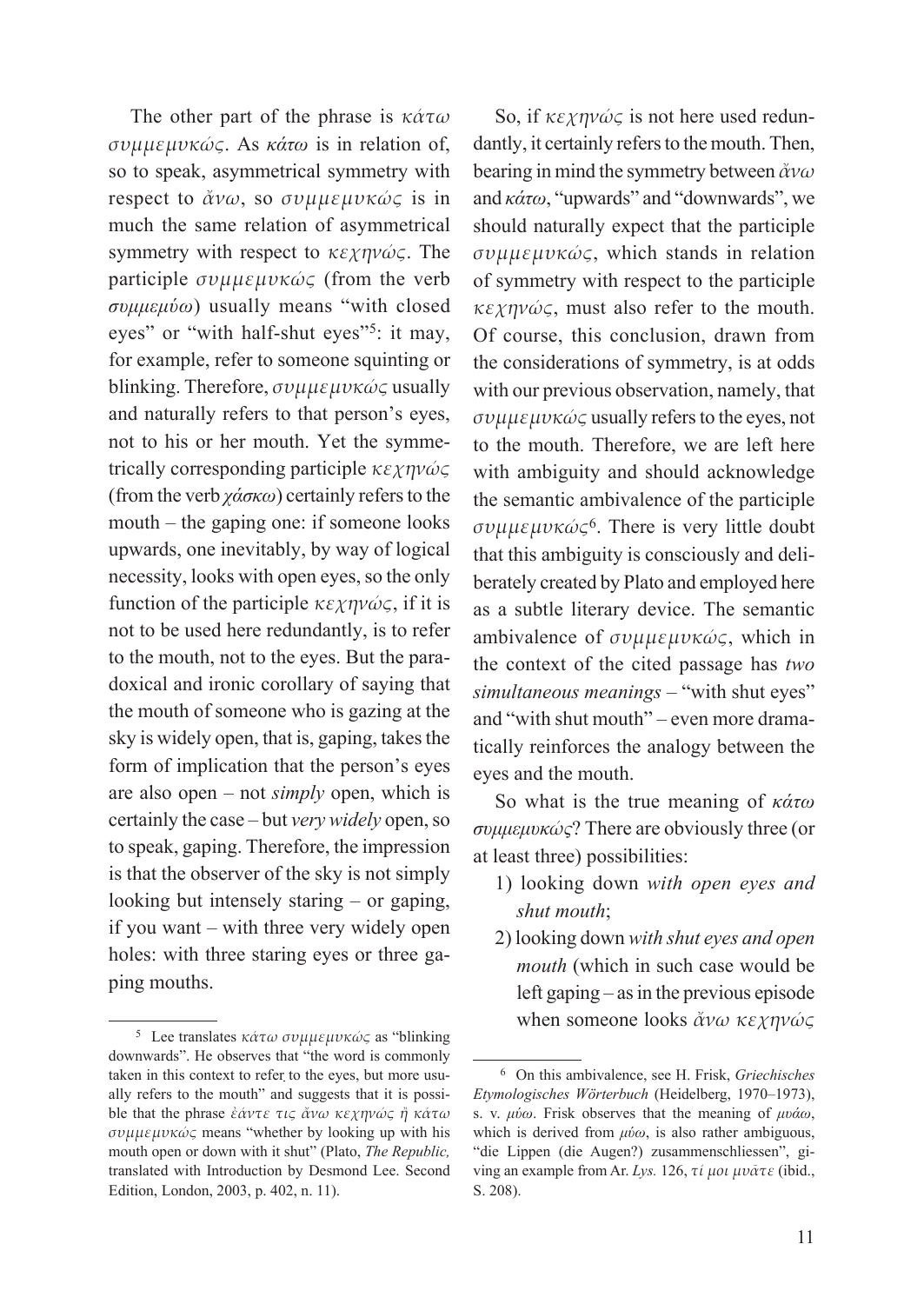the only difference being the fact that when the person turns one's face downwards, he or she also shuts or half-shuts his or her eyes);

3) looking down *with shut eyes and shut mouth*.

We should notice that in the case of *ἄνω κεχηνώς* we had only one real possibility – to treat the person as looking *with open eyes and open mouth*, for gaping as such inevitably implies both intense stare with open eyes and gaping, that is, open mouth. So we must choose one of the three possibilities indicated above and referring to the phrase *κάτω συμμεμυκώς*. In my opinion, the third possibility is the most elegant one, for in this case we would have a perfect symmetry – a perfectly asymmetrical symmetry – between *ἄνω κεχηνώς* and *κάτω συμμεμυκώς*: looking *ἄνω κεχηνώς* in this case means *looking upwards with three open holes* (be it two eyes and a mouth, or three blind eyes, or three hungry mouths), while looking *κάτω συμμεμυκώς* means *looking downwards with three shut holes* (two eyes and a mouth, or three blind eyes, or three hungry mouths). As I have said before, my choice is based mainly on the assumption of symmetry.

The analysed simile and analogy between the eyes and the mouth is even more ironic and playful for the simple reason that the *foolish* person who is looking upwards with staring eyes and gaping mouth, or with three staring eyes that cannot really see anything, or, for that matter, with three gaping mouths that are ultimately left unsatiated, is in sharp contrast with the supposedly "serious" looking downwards with shut eyes and shut mouth, as when someone is *deeply thinking*.

We may even imagine a person who is being initiated into the mysteries, for there may be a wordplay between *συμμύω* and *συμμυέω* (the latter verb means "to initiate (into the mysteries) together"). These two verbs are also related etymologically<sup>7</sup>.

So who – or what – is being, ironically speaking, initiated into the mysteries? Maybe someone who is looking upwards at the sky, that is, someone who belongs to the circle of those engaged in innovative research typical of *sophoi* or *philosophoi*, such as Thales and Anaxagoras, is being initiated together with some other person who is looking downwards, at the earth, and belongs to the circle of those engaged in traditional wisdom and spiritual enlightenment typical of the professionals in the sphere of traditional religion, for example, *manteis* and *mustai*? Or maybe *sophos–the scientist* who looks upwards and *mustēs–the traditional seer* who looks downwards, towards the Earth, the Goddess Gaia who bestows prophetic inspiration, is the same person? Or maybe the eyes and the mouth are together being initiated into *μυστήρια* of understanding, *ἐπιστήμη*, – yet are being initiated in vain, for neither the scientific endeavour of observational astronomy nor the traditional practices of religious cults but the reason alone can truly and properly be called both *sophos* and *mustēs* capable of understanding the secrets of both the sky and the earth?

It comes without saying that the literary subtlety of the asymmetrical symmetry between *ἄνω κεχηνώς* and *κάτω συμμεμυκώς* is fully apparent only in the

<sup>7</sup> See Frisk, *op. cit*., s. v. *μύω* (S. 280).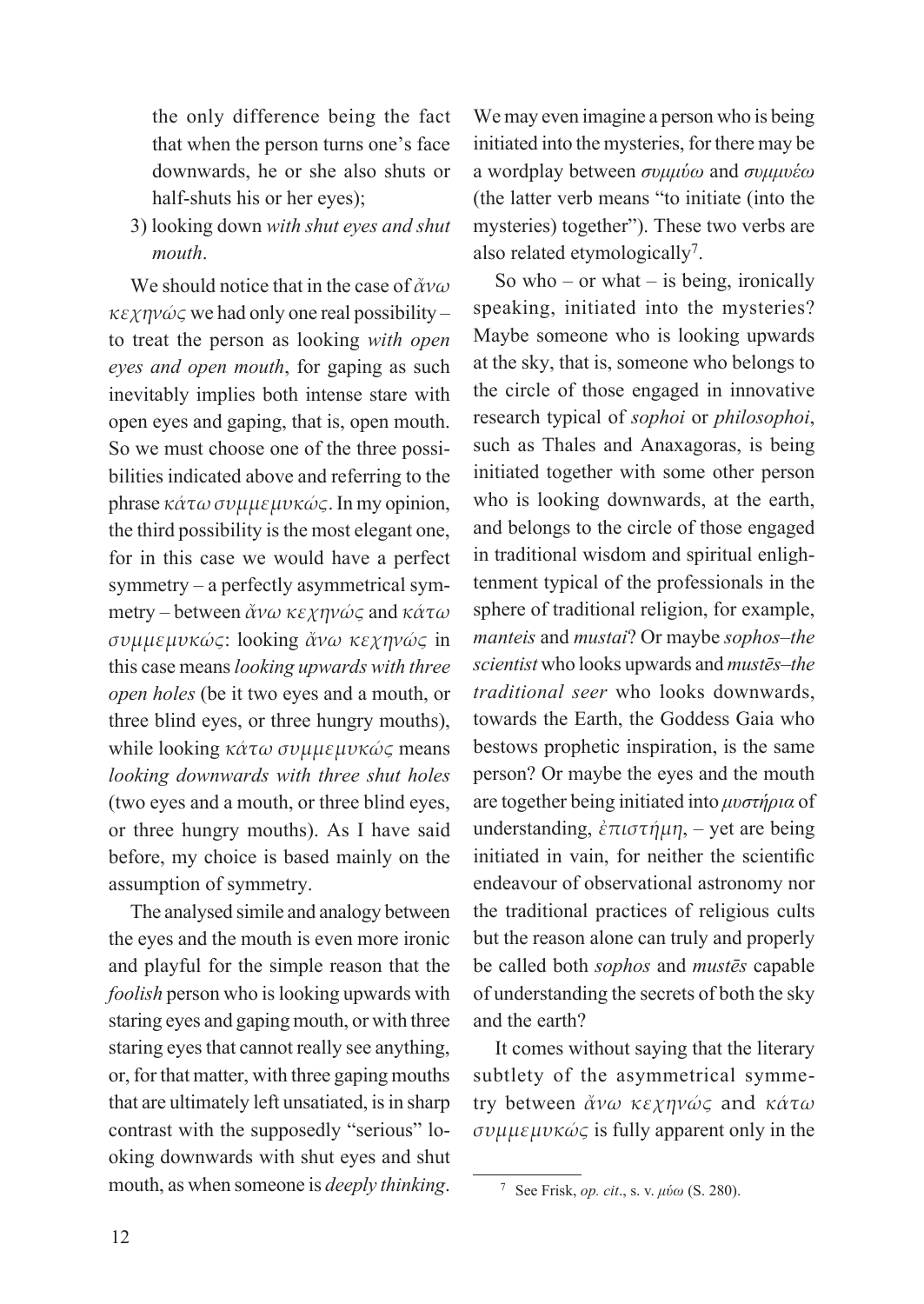original Greek text. It cannot be satisfactorily rendered in any translation<sup>8</sup>. Of course, the interpretation of this passage that I have proposed here may simply be an instance of extravagant overinterpretation. Yet, while reading Plato, we should be aware of any interpretative possibility that cannot be decisively proven or disproven. Attempting to uncover all interpretative possibilities that come to mind and seem probable we at least are trying, as Charles Kahn has put it, "be as cunning in interpreting a dialogue as the author has been artful in composing it"<sup>9</sup>, because, in Kahn's opinion, the authorial design of Platonic dialogues is only conveyed indirectly – Plato very rarely spells out for the readers what he intends to say<sup>10</sup>. In the case of the cited passage Plato creates a situation of inherent ambiguity using such means:

1) he deliberately chooses the verbs, *χάσκω* and *συμμύω*, that may refer to *both the eyes and the mouth*, instead of the verbs, such as *οἴγνυμι*, *συγκλείω*, and others, which are not so ambiguous;

- 2) in the crucial segment of the phrase he does not indicate the indirect object of *ἄνω κεχηνώς* and *κάτω συμμεμυκώς* (he might have indicated this object, for example, with *accusativus Graecus*, saying, for instance, *ὄμματα κεχηνώς*, *στόμα κεχηνώς*, *χείλη κεχηνώς*, or, respectively, *ὄμματα συμμεμυκώς*, *στόμα συμμεμυκώς*, *χείλη συμμεμυκώς*, and so on);
- 3) he deliberately creates a linguistic situation where the considerations of symmetry are to be taken into account and by way of these considerations provides us with some important clues, which make possible the interpretation of that ambiguous linguistic situation in the context of Plato's philosophical views.

The interpretation of passage that I have proposed fits fairly well into the overall context of Plato's philosophical message given in the Seventh Book of the *Republic*. The philosopher might as well have said together with Heraclitus that *κακοὶ μάρτυρες ἀνθρώποισιν ὀφταλμοὶ καὶ ὦτα βαρβάρους ψυχὰς ἐχόντων*, "the eyes and ears are bad witnesses for those people who have barbarian souls" (107 DK). Plato, extolling the virtues of pure theoretical reason, downgrades the role of empirical research which for the most part is conducted with the help of bodily vision, that is, the eyes, to the level of the lowest faculties of human body associated mostly with eating and the pleasures of the mouth. Only in later dialogues, such as the Laws, Timaeus, and Epinomis (the attribution of the latter dialogue to Plato is very dubious),

<sup>8</sup> For slightly different renditions of this passage, see also the translations of Plato's *Republic* by G. M. A. Grube, revised by C. D. C. Reeve (Indianapolis–Cambridge, 1992), by T. Griffith (Cambridge, 2000), by R. Waterfield (Oxford, 1993), and by R. E. Allen (New Haven–London, 2006).

<sup>9</sup> Kahn, *op. cit.*, 59.

<sup>10</sup> Kahn turns our attention to the inherent conflict between philosophical interpretation and the very ethos of empirical philology which all too often tends to impose unnecessary constraints on every hermeneutical attempt to rise above literal meaning: "Some readers may balk at my suggestion that we can attribute to Plato an authorial design that is only conveyed indirectly. Appealing to rigorous principles of philological method, they may well ask: what right do we have to ascribe to Plato an intended meaning that is not explicitly spelled out in the text?" (*ibid.*, 64)